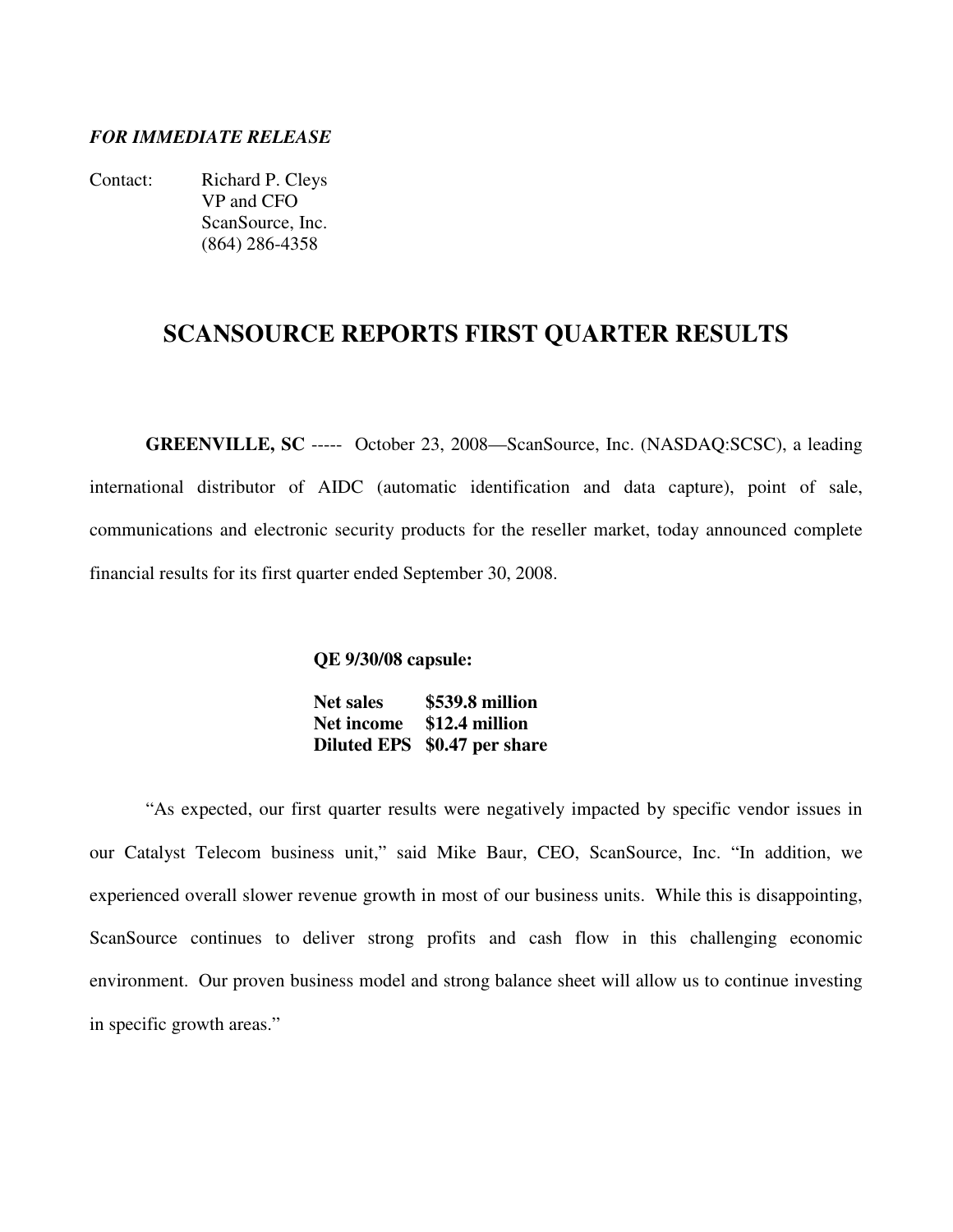#### **ScanSource Reports First Quarter Sales Results**

For the quarter ended September 30, 2008, net sales decreased 3% to \$539.8 million compared to \$553.7 million for the quarter ended September 30, 2007. Quarterly operating income decreased 19% to \$20.6 million from \$25.4 million for the comparable prior year quarter. Our effective tax rate for the quarter was 38.2% compared to 38.0% for the prior year quarter. Net income decreased 15% to \$12.4 million for the quarter ended September 30, 2008 versus \$14.7 million for the quarter ended September 30, 2007. Diluted earnings per share decreased 16% to \$0.47 per share compared to \$0.56 per share in the prior year quarter.

#### **Forecast for Next Quarter**

 The Company announced its revenue forecast for the second quarter of fiscal 2009. ScanSource expects net revenues for the December 2008 quarter could range from \$515 million to \$535 million.

#### **Safe Harbor Statement**

 This news release contains comments that are "forward looking" statements that involve risks and uncertainties; these statements are subject to the safe harbor created by the Private Securities Litigation Reform Act of 1995. Any number of important factors could cause actual results to differ materially from anticipated results. For more information concerning factors that could cause actual results to differ from anticipated results, see the Company's annual report on Form 10-K for the year ended June 30, 2008 filed with the Securities and Exchange Commission.

#### **About ScanSource**

 ScanSource, Inc. (NASDAQ:SCSC) is a leading international distributor of specialty technology products, consisting of seven sales units in North America, Latin America and Europe.

2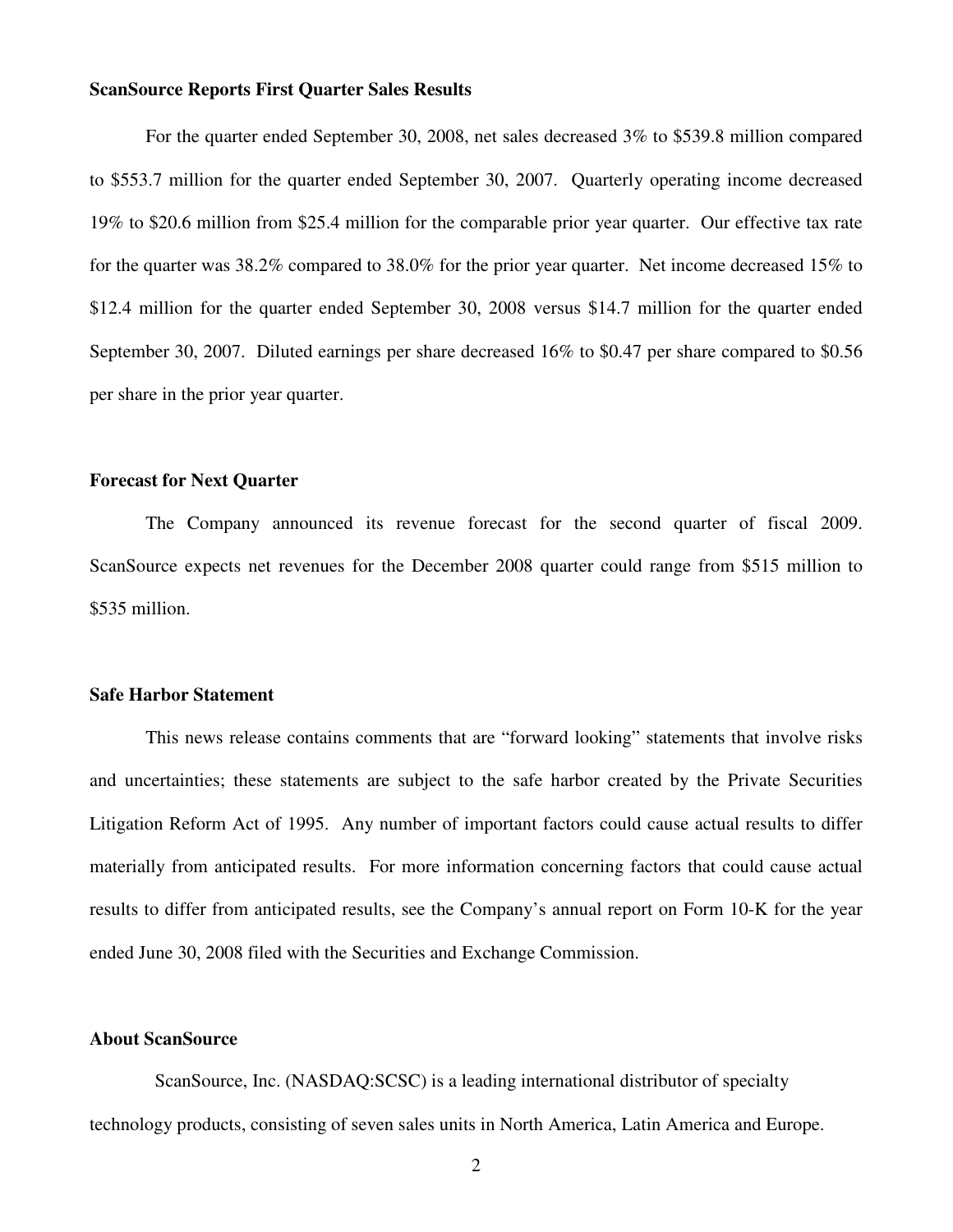## **ScanSource Reports First Quarter Sales Results**

 ScanSource POS and Barcoding in North America, Latin America and Europe delivers AIDC and POS solutions; Catalyst Telecom in the U.S. and ScanSource Communications in North America and Europe, provide voice, video and converged communications equipment; and ScanSource Security in North America offers electronic security solutions. Founded in 1992, the company ranks #901 on the Fortune 1000. For more information, call the toll-free sales telephone number at 800.944.2432 or visit www.scansourceinc.com.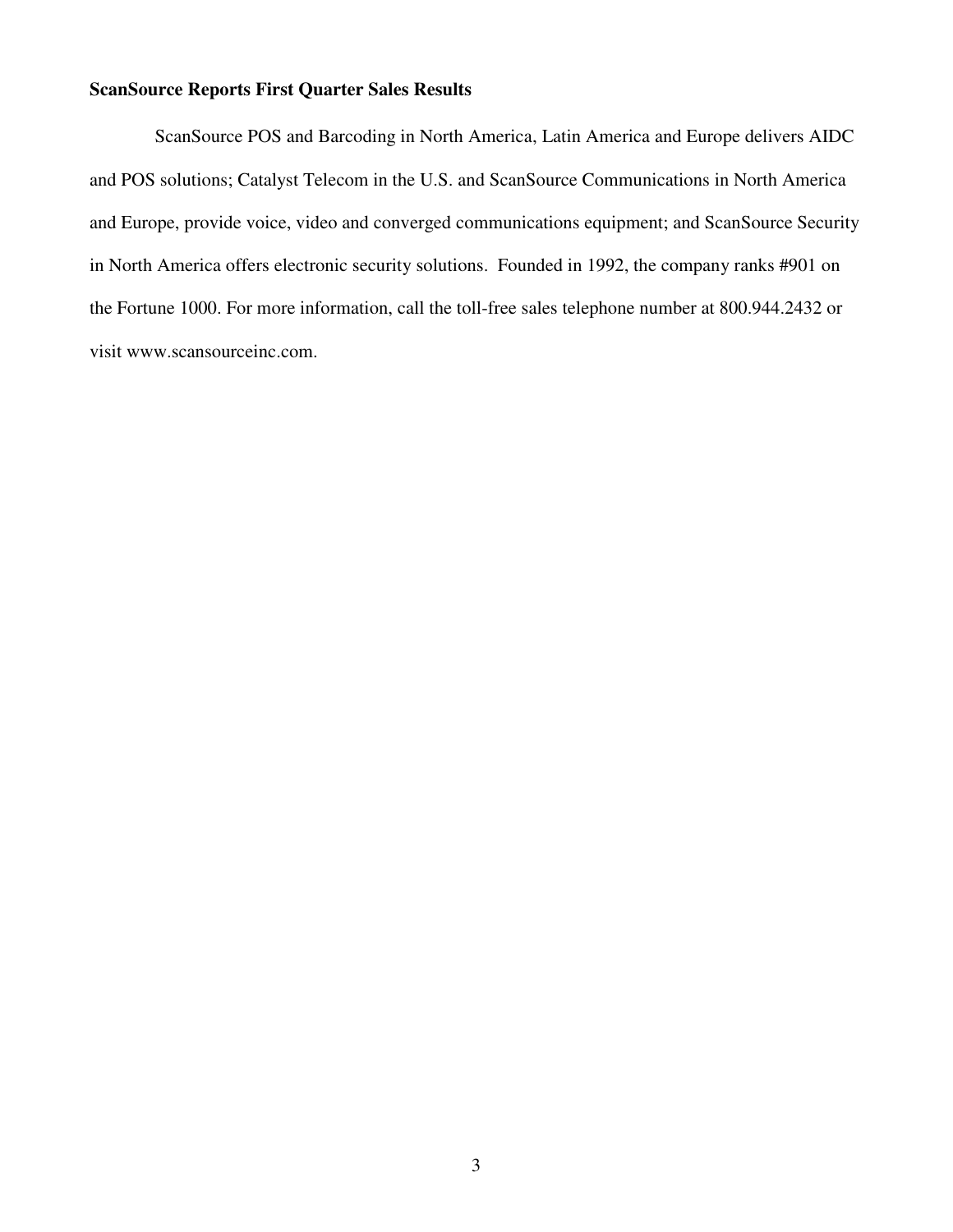#### **SCANSOURCE, INC. AND SUBSIDIARIES CONDENSED CONSOLIDATED BALANCE SHEETS (In thousands)**

|                                                        |                          | September 30, |    |                 |  |
|--------------------------------------------------------|--------------------------|---------------|----|-----------------|--|
|                                                        |                          | 2008          |    | <b>June 30,</b> |  |
|                                                        |                          | (unaudited)   |    | $2008 *$        |  |
| <b>Assets</b>                                          |                          |               |    |                 |  |
| <b>Current Assets</b>                                  |                          |               |    |                 |  |
| Cash and cash equivalents                              | \$                       | 16,208        | \$ | 15,224          |  |
| Trade & notes receivable, net                          |                          | 344,115       |    | 360,154         |  |
| Other receivables                                      |                          | 9,378         |    | 8,052           |  |
| Inventories                                            |                          | 283,960       |    | 280,077         |  |
| Prepaid expenses and other assets                      |                          | 6,463         |    | 5,556           |  |
| Deferred income taxes                                  |                          | 11,746        |    | 11,428          |  |
| Total current assets                                   |                          | 671,870       |    | 680,491         |  |
| Property and equipment, net                            |                          | 23,473        |    | 22,420          |  |
| Goodwill                                               |                          | 34,852        |    | 36,121          |  |
| Other assets, including identifiable intangible assets |                          | 32,362        |    | 33,174          |  |
| Total assets                                           | $\overline{\mathcal{S}}$ | 762,557       | \$ | 772,206         |  |
| <b>Liabilities and Shareholders' Equity</b>            |                          |               |    |                 |  |
| <b>Current Liabilities</b>                             |                          |               |    |                 |  |
| Current portion of long-term debt                      | \$                       |               | \$ |                 |  |
| Short-term borrowings                                  |                          | 2,043         |    | 7,649           |  |
| Trade accounts payable                                 |                          | 279,399       |    | 265,284         |  |
| Accrued expenses and other liabilities                 |                          | 35,701        |    | 38,922          |  |
| Total current liabilities                              |                          | 317,143       |    | 311,855         |  |
| Long-term debt                                         |                          | 30,369        |    | 29,576          |  |
| Borrowings under revolving credit facility             |                          |               |    | 27,047          |  |
| Other long-term liabilities                            |                          | 8,342         |    | 7,975           |  |
| <b>Total liabilities</b>                               |                          | 355,854       |    | 376,453         |  |
|                                                        |                          |               |    |                 |  |
| <b>Shareholders' Equity</b><br>Common stock            |                          | 99,372        |    | 96,097          |  |
| Retained earnings                                      |                          | 302,564       |    | 290,134         |  |
| Accumulated other comprehensive income                 |                          | 4,767         |    | 9,522           |  |
| Total shareholders' equity                             |                          | 406,703       |    | 395,753         |  |
| Total liabilities and shareholders' equity             | \$                       | 762,557       | \$ | 772,206         |  |
|                                                        |                          |               |    |                 |  |

\* Derived from audited financial statements at June 30, 2008.